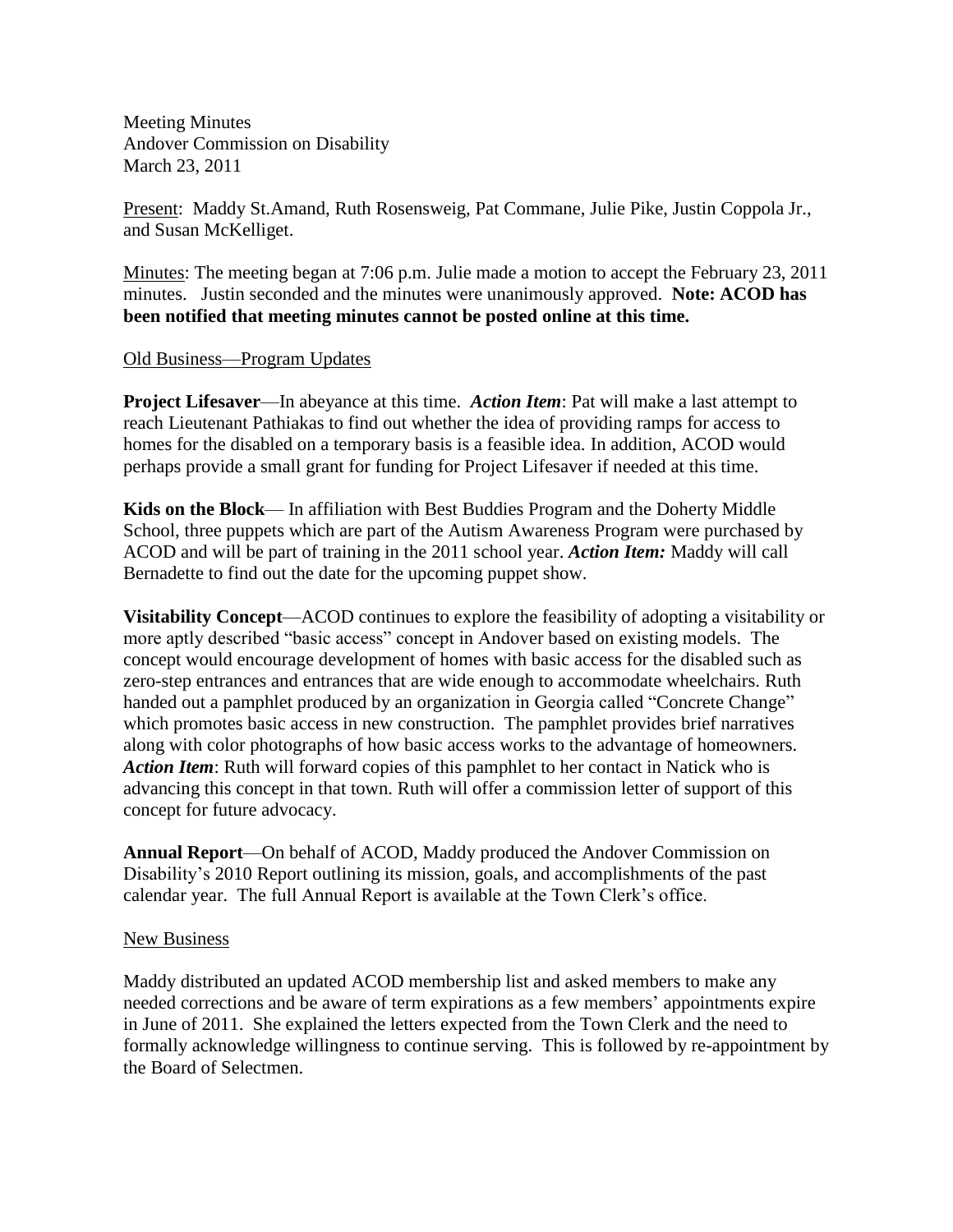**Review of Town of Andover Master Plan**—The Town's goals and visions are included in the Town Master Plan which includes information about town services, open space, housing, economic development and the like for future planning. *Action Item*: Maddy, Pat and Jami will review the plan and attend upcoming meetings in April regarding the Town Plan.

## **Ongoing and Potential Commission Efforts**

- *Handicap parking survey*—Completion of this survey will be a top ACOD priority as will completion of handicap parking painting which was put on hold during the snow season. There may be some re-positioning and therefore re-painting of some spaces. *Action Item:* Julie, Stephen and Maddy are working together toward this end. Urgency due to spring weather – report is due to the Plan & Facilities Dept. and the Highway Dept. for lining corrections.
- *Identification of Needed curb cuts* Tabled for tonight—*Action Item*: Stephen will report back to ACOD next month on curb cuts.
- *Restaurant guide to Andover—*Last year*,* Maddy did some preliminary work toward assessing some of the town's restaurants for accessibility. *Action Item:* ACOD must decide whether to complete the survey format and site reviews in order to publish an Andover Restaurant Guide. It would include information on accessibility with respect to parking, elevators, entrances, and rest rooms to inform the public which restaurants are disability friendly.
- *Transportation to medical appointments* After a brief discussion about local transportation to medical appointments for the disabled, Justin agreed to research the Merrimack Valley Transportation Authority (MVTA) EZ Trans program regarding current service for medical appointments, and report back to ACOD
- *Shawsheen Plaza Handicap and Parking Access—*Maddy initiated contact with one of the company representatives of the holding company of the property, called "The Guys of Andover Incorporated." Maddy intends to request time to review the plans and site with this group regarding potential access issues.
- *Playground Issues:* Discussions and activity regarding the South school playground are on hold until after Town Meeting when budgets are finalized. Maddy spoke with Ed Ataade about the consideration of a road and parking access behind the Sanborn school, lack of which prevents a disabled father from getting to see his son's games. We are expecting an answer on this matter.

# **ACOD Grant Considerations**

 *Temporary ramps concept*—Pat noted that she had a conversation with a contact at the fire department, regarding the possibility of using ramps on a temporary basis to assist with home access for the disabled. ACOD is willing to expend a small grant award to further this endeavor if storage and liability matters do not become issues.